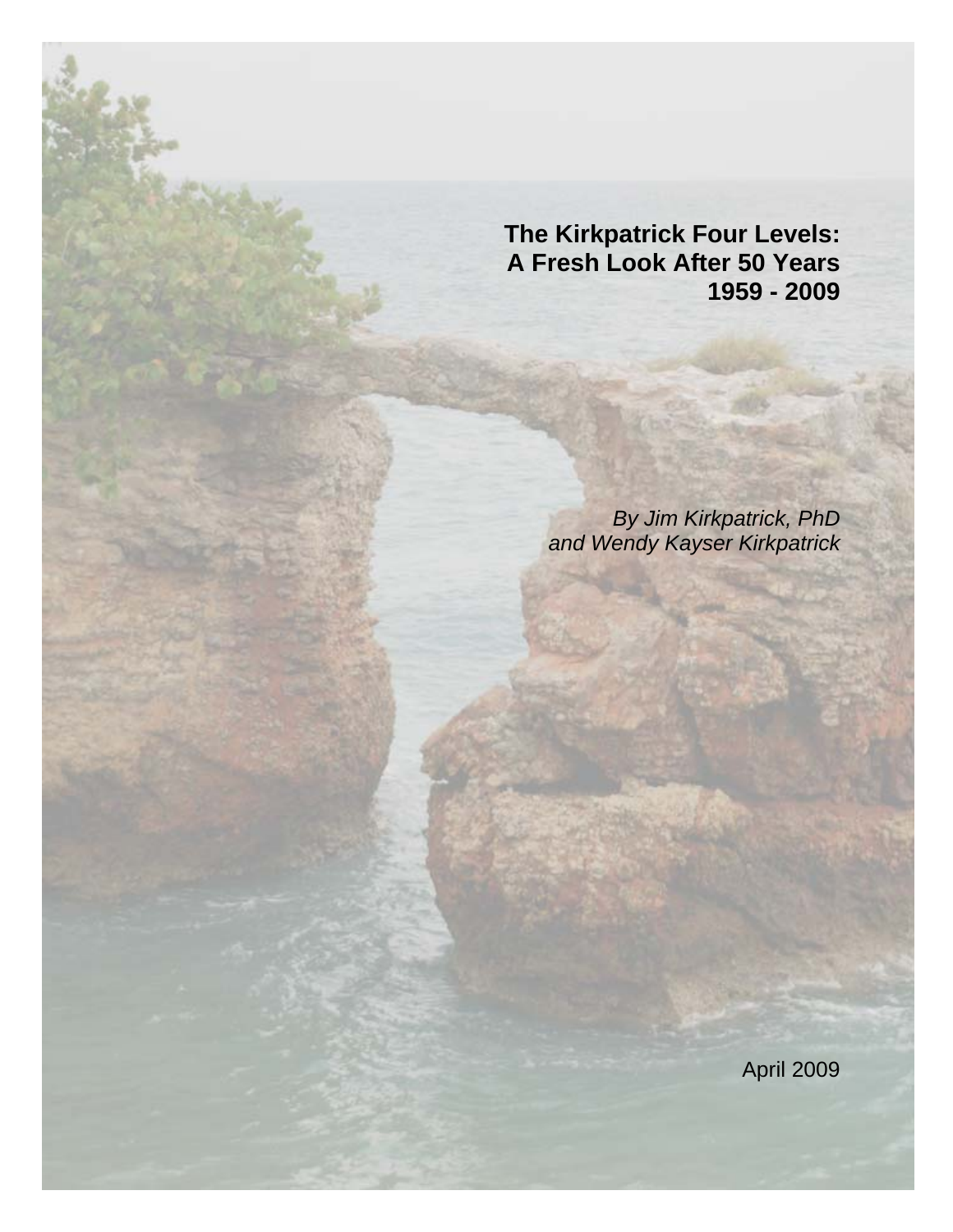## **A Golden Anniversary Celebration**

The Kirkpatrick Four Levels are turning 50 this year! November 1959 marked the first time Don Kirkpatrick published his thoughts on training evaluation with a series of four articles in the *Journal of the ASTD.* Don will tell you he did not call them levels, and he did not coin the phrase Kirkpatrick Four Level Evaluation Model. He did, however, use the legendary four words that comprise the foremost training evaluation model today: Reaction, Learning, Behavior, and Results.

On the anniversary of the four levels, we thought it would be appropriate to first honor Don and his work, and second to share with you how the four levels have both evolved and remained relevant over the last half century.

## **The Day of Reckoning Has Arrived**

When we conduct workshops on the Kirkpatrick Model all over the world, we find a surprising number of misconceptions about it. After 50 years, we figured it was time to set the record straight. Rather than attempt to clarify the many misunderstandings about the four levels, we will focus on the salient elements of the model, and show you how to leverage its power at a time when the day of reckoning has arrived for the entire learning industry.

Don's incredible vision is evident in a quote he obtained from a colleague back in 1959:

> "Managers, needless to say, expect their manufacturing and sales departments to yield a good return and will go to great lengths to find out whether they have done so... likewise, training directors might be well advised to take the initiative and evaluate their programs *before the day of reckoning arrives."*

> "*The Experimental Evaluation of Management Training: Principles and Practice*," Daniel M. Goodacre III, The B.F. Goodrich Company, *Personnel*, May 1957

This statement represents what the ultimate intent of the four levels of evaluation was then, and is today: to show the business value and worth of training.



Donald L. Kirkpatrick, PhD

The ultimate intent of the Kirkpatrick Four Levels was then, and is today:

To show the business value and worth of training.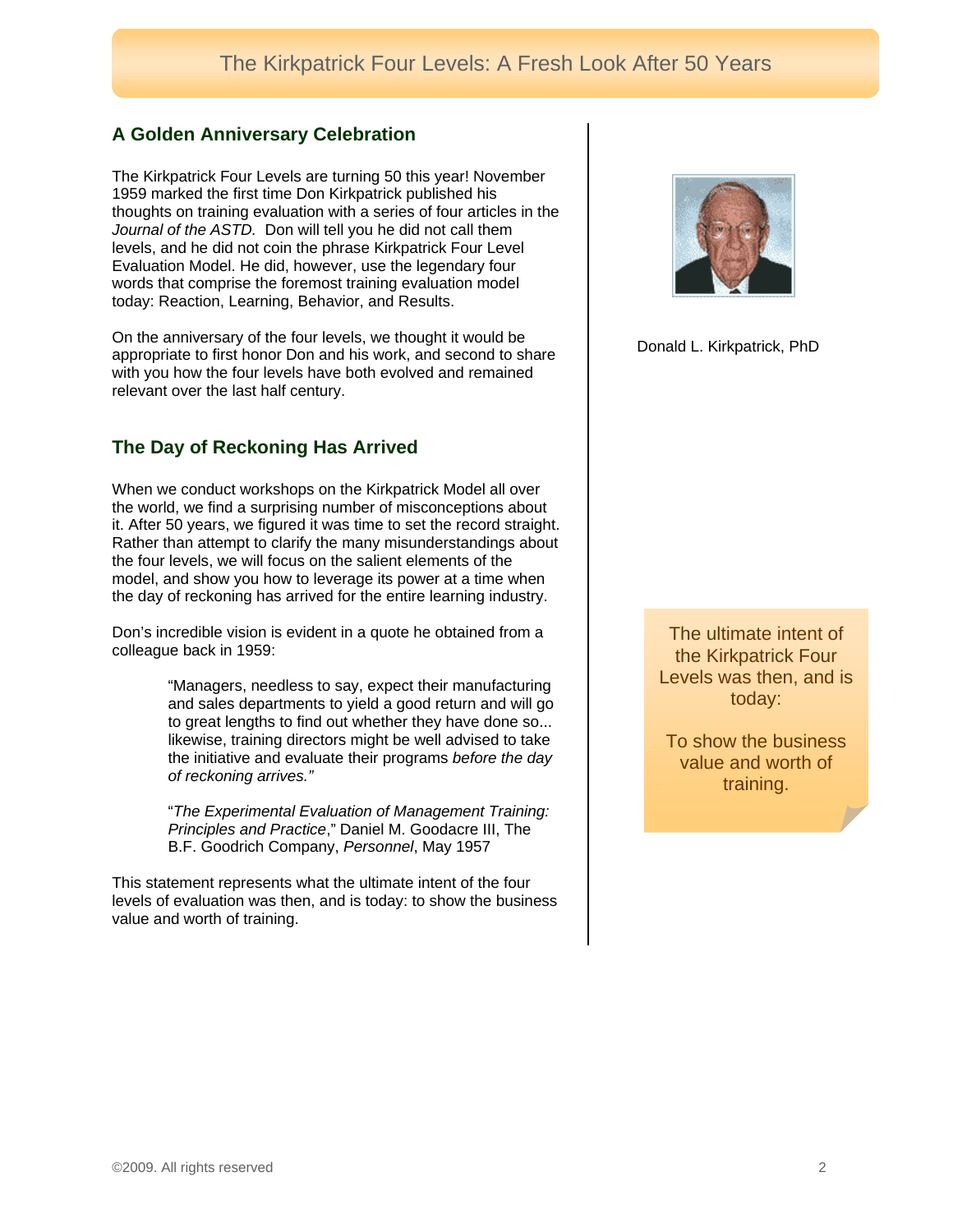Before unveiling our new Kirkpatrick Model visual, we will present what we consider to be the five foundational principles. The following are the cornerstones of this model as a differentiator from others, and the keys to successful implementation of training programs. Some will likely be a surprise to you.

# **Five Foundational Principles**

### **1. The end is the beginning**

Most learning professionals have heard of the four levels, and many can recite them. But relatively few know how to effectively get beyond Level 2. When presenting these concepts to groups of professionals, we often refer to current evaluation practice as "smile sheets (L1), pre and posttests (L2), and hope for the best (L3 and L4)." Most of our workshop participants know exactly what we are saying.

In 1993, Don wrote his first book on the Four Levels to explain the entire model (which is, and has always been, more comprehensive than four simple levels). On page 26 of *Evaluating Training Programs: The Four Levels (1<sup>st</sup> Edition,* Berrett-Koehler, 1993), Don writes:

> "Trainers must begin with desired results and then determine what behavior is needed to accomplish them. Then trainers must determine the attitudes, knowledge, and skills that are necessary to bring about the desired behavior(s). The final challenge is to present the training program in a way that enables the participants not only to learn what they need to know but also to react favorably to the program."

It is unfortunate that the message above has been missed by many learning professionals. For decades, practitioners have attempted to apply the four levels *after* a program has been developed and delivered. It is difficult, if not impossible, to create significant training value that way.

All this is said to distinguish the development of the *plan* to build effective programs and evaluation methodology (which starts with Results, as shown to the right) from the actual *data collection*, which *does* begin with Level 1 and works forward through Level 4.

### **Kirkpatrick Four Levels**

| Level 4:<br><b>Results</b>  | To what degree<br>targeted outcomes<br>occur, as a result of<br>the learning event(s)<br>and subsequent<br>reinforcement.                               |
|-----------------------------|---------------------------------------------------------------------------------------------------------------------------------------------------------|
| Level 3:<br><b>Behavior</b> | To what degree<br>participants apply<br>what they learned<br>during training when<br>they are back on the<br>job.                                       |
| Level 2:<br><b>Learning</b> | To what degree<br>participants acquire<br>the intended<br>knowledge, skills, and<br>attitudes based on<br>their participation in<br>the learning event. |
| Level 1:<br><b>Reaction</b> | To what degree<br>participants react<br>favorably to the<br>learning event.                                                                             |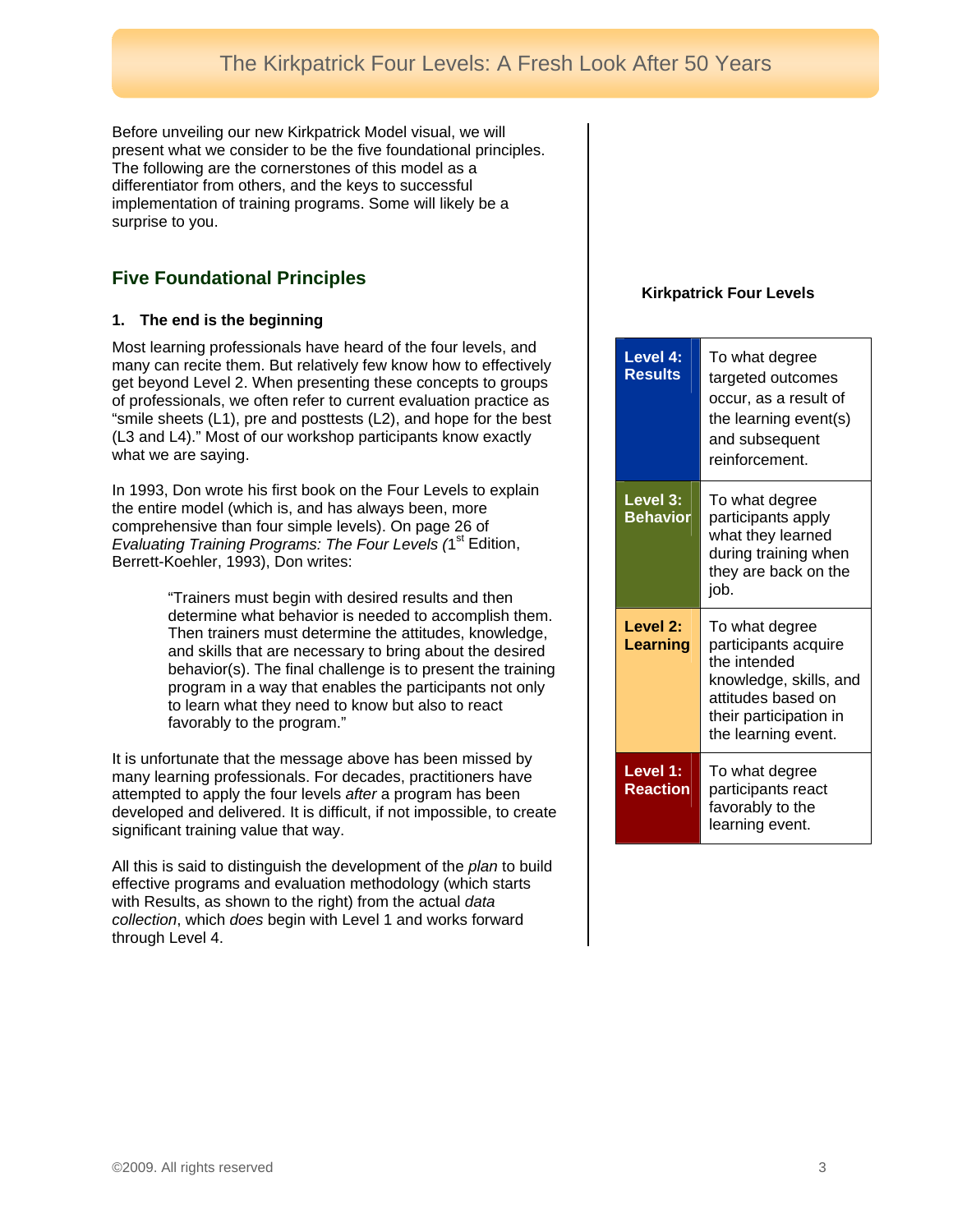#### **2.** *Return on Expectations* **(ROE) is the ultimate indicator of value**

What normally happens when executives ask for new training? Despite what they might say, most learning professionals jump to the task by all-too-quickly retreating to their departments and commencing to design and develop suitable programs. While a cursory needs assessment may be conducted, it is rarely taken to the point that expectations of the training contribution are completely clear.

Much of the training and consulting that the Kirkpatricks do involves helping learning professionals *negotiate* key business stakeholder expectations. This is a process where learning professionals ask questions to clarify and refine the expectations of the key business stakeholder so that they are satisfying to the latter and realistically achievable to the former. Learning professionals then need to convert those rather generic expectations into observable, measurable success outcomes by asking the question, "What will success look like to you?" Those success indicators then become the Level 4 outcomes – the targets – to which you can sharply focus your collective efforts to accomplish return on stakeholder expectations.

#### **3. Business partnership is necessary to bring about positive ROE**

Note in the last sentence, we wrote, "collective efforts.*"* Contrary to training myth and deep tradition, we do not believe that training events *in and of themselves* deliver positive, bottom line outcomes. Much has to happen *before* and *after* formal training. Learning professionals need help to do it, and that help needs to come from our business partners. Historically, the comfort zone of learning professionals has been Levels 1 and 2. We believe this is one of the major reasons why many learning professionals spend almost all of their time there. But the actual *execution* of learning programs and overall corporate strategy occurs primarily at Level 3.

2008 research by Bersin and Associates shows us that as much as 70% of employee learning occurs *on-the-job* in many different ways. Thus, we need to *reinvent* our roles by becoming experts in and deeply involved with learning that extends *beyond* our normal comfort level, or we run the risk of losing our positions.

performance processes. Therefore, not only do we need to call upon our business partners to help us identify what success will look like, but we will need a cooperative effort throughout the learning and

Before training, learning professionals need to partner with supervisors and managers to prepare participants for training. Supervisors should explain to their direct reports what they will learn in training, why it's important, expectations for actions during and after the training event, and the kind of support they will receive throughout the process.

## **Return On Expectations (ROE):**  Focusing training and reinforcement efforts on the stated bottom-line expectations of business partners, with the goal of delivering the key outcomes / results they expect.



Josh Bersin and Associates, 2008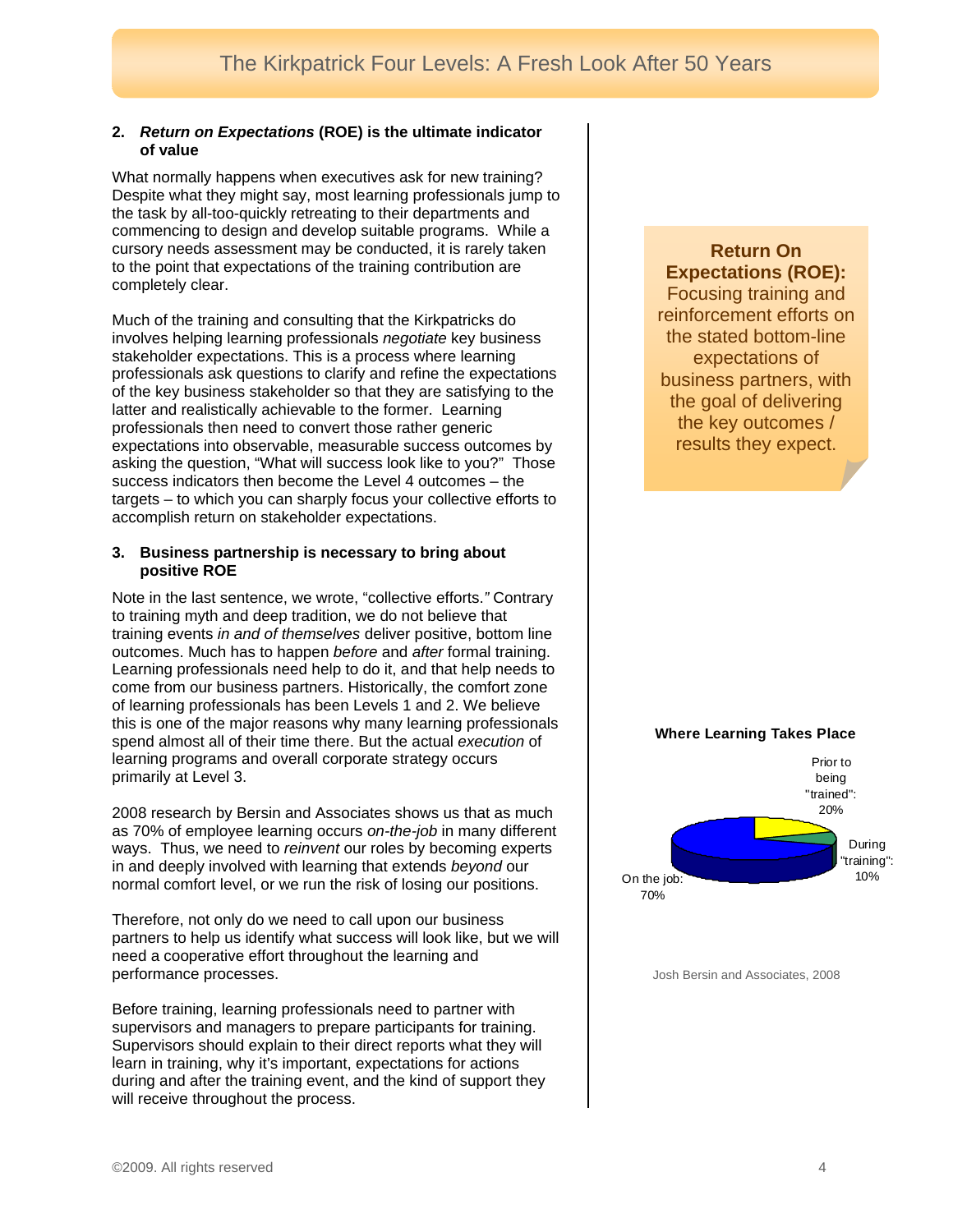# The Kirkpatrick Four Levels: A Fresh Look After 50 Years

Even more critical is the role of the supervisor or manag er after the training. They are the key people to reinforce newly learned knowledge and skills through support and accountability. The degree to which this reinforcement and coaching happens directly correlates to improved performance and positive outcomes.

It is often said that a picture is worth a thousand words. To the right is one of our signature pictures that we believe accurately illustrates the concept of business partnership – with the business on the left, training on the right, and the bridge as our way of crossing over.

This is no easy sell to many executives and managers, because we have all been in cahoots to perpetuate the myth that good training leads to positive results on its own. Going forward, we must make a business case to our key stakeholders that we need them to work with us at different points along the learning and performance continuum. Business partnership, not the delivery of training programs, is the secret to positive outcomes.

#### **4. Value must be created before it can be demonstrated**

A colleague of ours, Sandy Almeida, MD, MPH, recently sent us a summary of her research that identified statistical correlations between the four levels. There is good correlation between Levels 1 and 2, in that positive learner engagement led to a higher degree of learning. Similarly, the correlation between Levels 3 and 4 was significant – if employees consistently perform critical on-the-job behaviors, individual and overall productivity increased. There was *not,* however, a significant correlation between Levels 2 and 3. In short, Sandy states that even providing excellent training does *not* lead to significant transfer of learning to behavior and subsequent results without a good deal of deliberate and consistent reinforcement.

Consider those findings in combination with a study conducted by Dr. Brent Peterson at Columbia University in 2004. He compared the amount of time that is spent developing training and related activities, and what actually contributes to learning effectiveness. He found that the typical organization invests 85% of its resources in the training event, yet those events only contributed 24% to the learning effectiveness of the participants. The activities that led to the most learning effectiveness were follow-up activities that occurred after the training event.

What does this mean? That we are putting *most* of our time into designing, developing and delivering training (L1 and L2) and only getting about one-quarter of the benefit. And we are spending virtually *none* of our time on the follow-up activities that translate into positive behavior change and subsequent results (L3 and L4) that we intend our training programs to deliver.



### **Activities Contributing to Learning Effectiveness**



### **Typical Learning Investment**



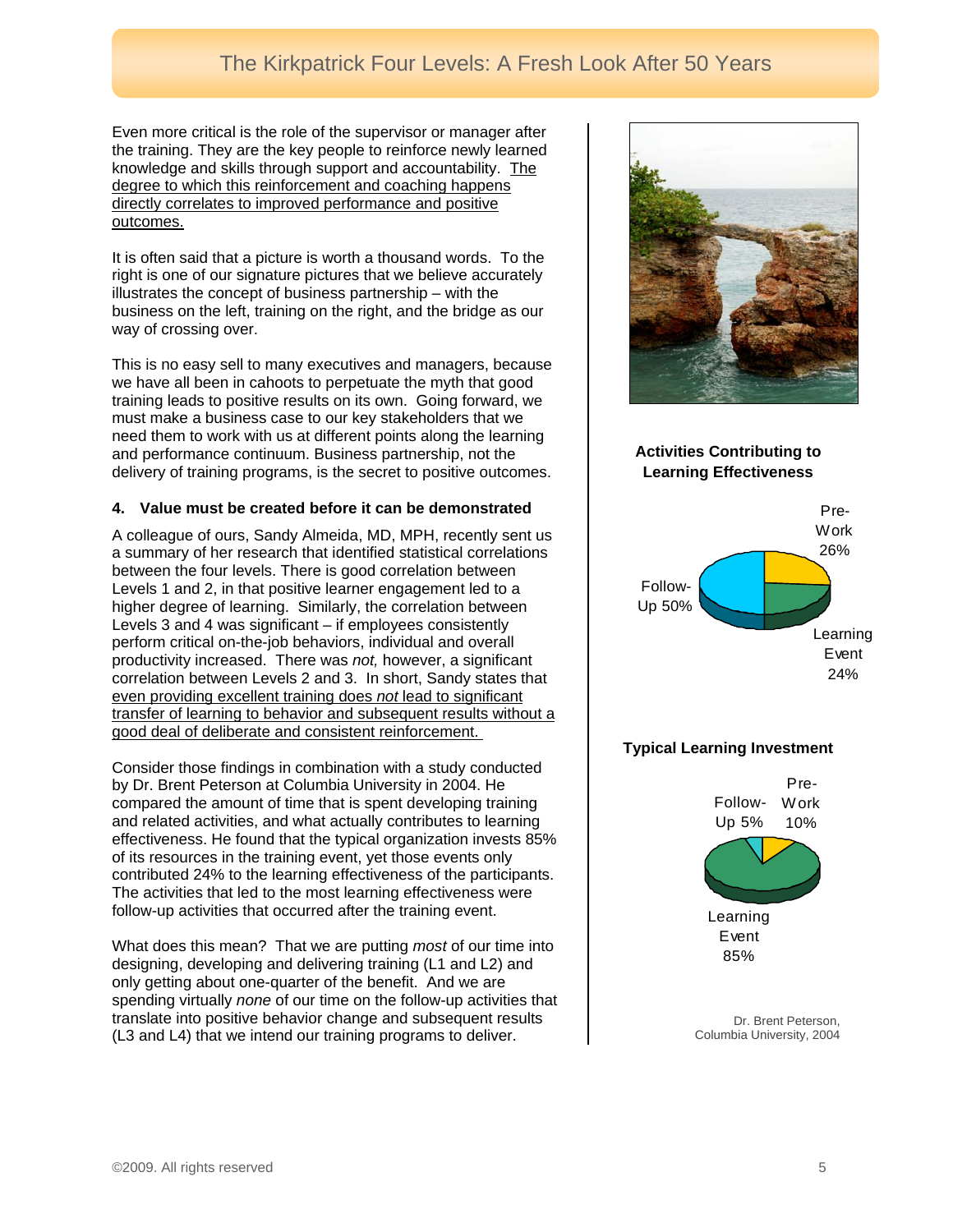failure comes *after* training is completed. The major factors were that employees didn't get a chance to apply what they learned soon enough, and an ineffective culture of follow-up and That is one of the biggest reasons why a comprehensive ASTD study in 2006 identified the fact that more than 70% of training coaching existed. Bottom line? It is essential that learning professionals *redefine* their roles and extend their expertise, their involvement, their influence, their impact, and their value into Levels 3 and 4 *before the day of reckoning arrives.* 

#### **5. A compelling** *chain of evidence* **demonstrates your bottom line value**

What do we mean by "corporate jury"? We believe that each of us – individuals, departments, our entire industry – is on trial, accused of "not bringing enough value to the bottom line to justify our costs." And in all cases, there is either an individu al or group of business leaders who are sitting in judgment of our performance and our impact to the business.

are only providing our jury members with numbers of programs and attendees (L1 and L2 data) we are basically shouting, "Look painted on our backs. If, on the other hand, we work our way Our friend and colleague, Nick DeNardo from Edward Jones, refers to data collected at Levels 1 and 2 as "consumptive metrics" and data at Levels 3 and 4 as "impact metrics." If we how much this is costing you!" and, thus, have a bulls eye backwards from Level 4 and include L3 and L4 metrics, particularly for mission critical programs, we are saying just as loudly, "Look how much value we are bringing."

sequentially connects the four levels and shows the contribution A chain of evidence consists of data and information that learning has made to the business. We recently wrote a book entitled *Training On Trial* (AMACOM, 2009) that details these and other principles of what we call the *Kirkpatrick Business Partnership Model.* We talk about how we do *not* believe in attempting to isolate the impact of training in order to prove our value. Instead, we advocate presenting a chain of evidence that illustrates the value of the *entire business partnership effort.* 

# **The "New" Kirkpatrick Model**

ideas that Don (and we) have been communicating over the last It is now time to pull the wraps off not only the *true* Kirkpatrick model, but also the *complete* model. While it contains the same 50 years, we felt a more complete illustration of the model would help both learning professionals and their business partners to create more training value together.

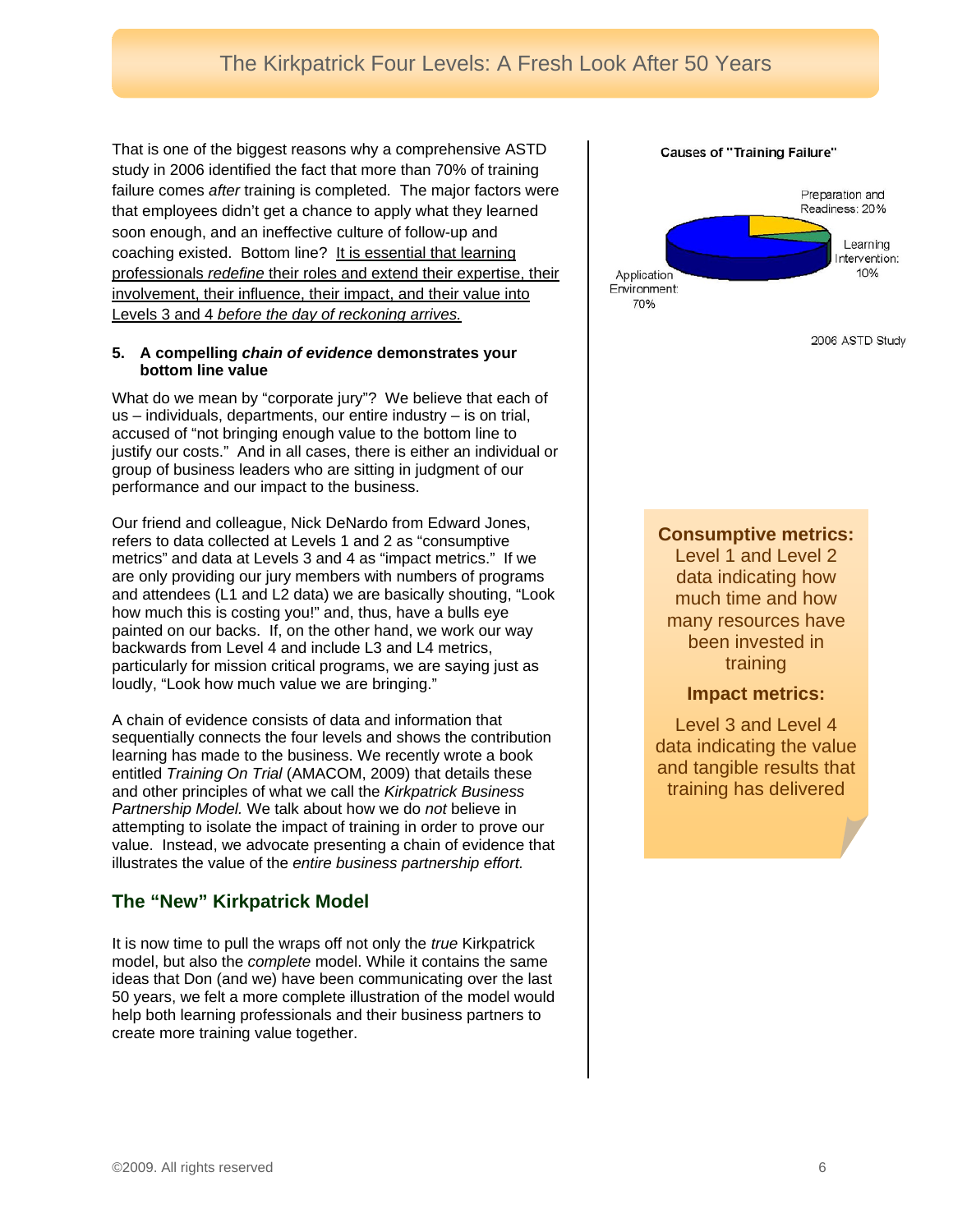## **Training Needs Analysis: The End is the Beginning**

Start in the upper left corner of the model. Note that it starts with a formal connection between the business and learning, whereby a request is made to work toward resolving a business problem, or taking advantage of a market opportunity. As mentioned already, the end is the beginning because you are working from L4 to L1 in the first four steps. You will determine what success will look like (L4), and then subsequent critical behaviors and organizational drivers (L3). We identify "critical behaviors" as the few, targeted behaviors that program graduates must apply back at their jobs in order to bring about the identified outcomes. "Organizational drivers", on the other hand, are the actions and processes that are carried out by others (e.g., coaches, mentors, peers, software programs, etc.) that are designed and implemented to reinforce the participants to perform their critical behaviors.



**The Kirkpatrick Model** 

Next, we deal with the required KSAs – or competencies – needed for participants to be able to perform their new on-the-job behaviors (L2). Finally, we subsequently address the learning environment and conditions that will support learning effectiveness and enjoyment (L1). We define "environment" as the venue and modality for training, and "conditions" as prerequisites for ultimate success (i.e., corporate culture, participant readiness, etc.).

Once the four levels have been dealt with from a planning perspective, it is time to get your instructional designers working on the actual program or programs that have been identified as necessary to bring about the targeted outcomes. Importantly (and often forgotten), this is also the time to determine the best way to measure each of the four levels, and build the tools and measurement plan you will use. Next comes the delivery of the program(s), in whatever modality and venue you selected earlier. This is also when formal evaluating begins with Level 1 and Level 2. This is probably familiar territory for most learning professionals.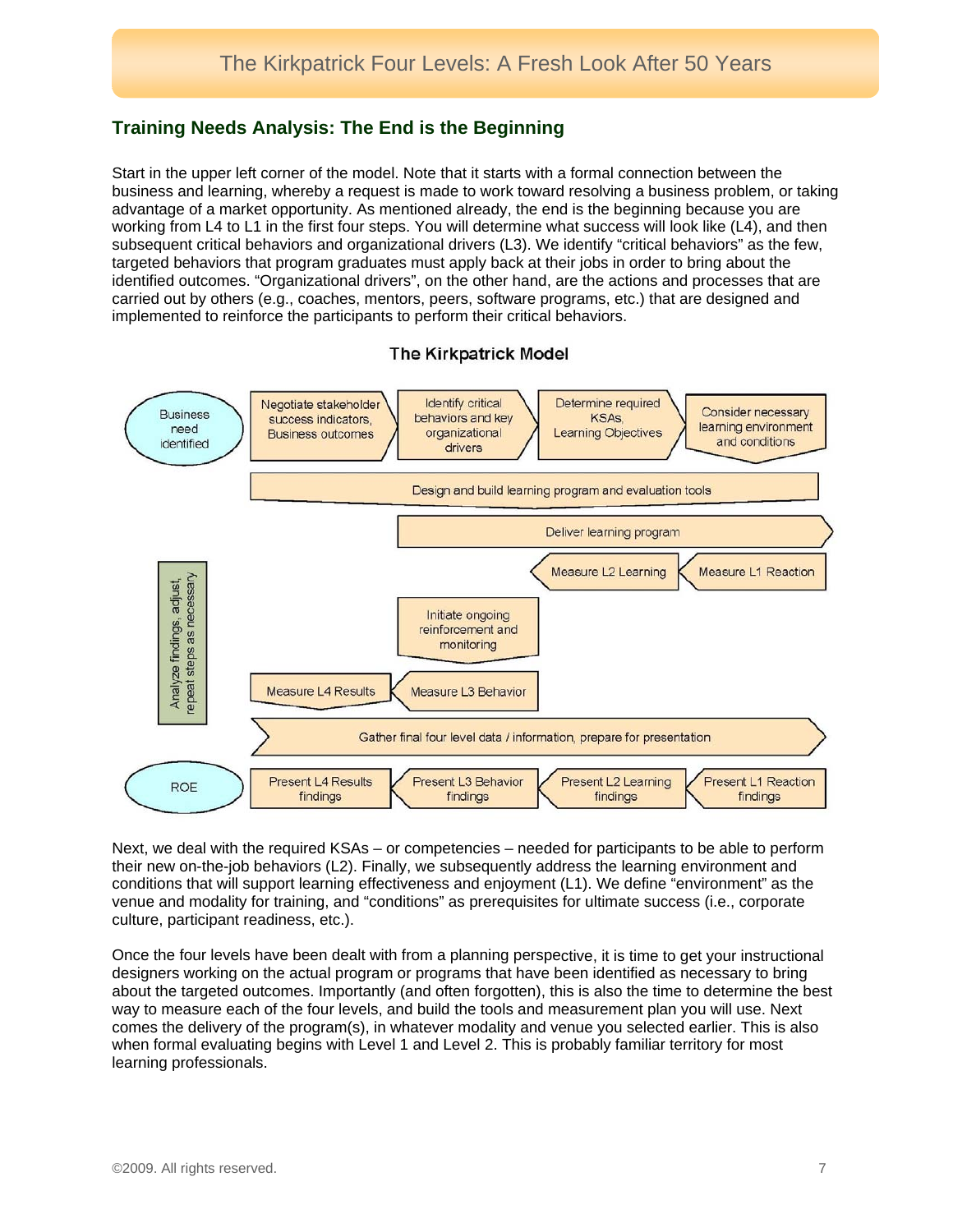## **Entering "New Territory" For Many Learning Professionals**

drivers, and preliminary outcomes (L4). Use the data to make sure that behaviors and drivers are meeting standards to ensure positive outcomes, and provide your stakeholders – jury members – with a periodic dashboard to show them initiative progress. The diagram (now moving back from right to left) starts to move into new territory for many learning professionals at this point. The next step is called "initiate ongoing reinforcement and monitoring." This has everything to do with what happens *after*  learning events, and deals with what we talked about under the principle of creating value. It is true that what gets measured, gets done, and the best suggestion we have here is to monitor and measure the critical behaviors (L3), the organizational

During this step is also the time to partner with managers and supervisors who are responsible for ongoing coaching and reinforcement. Offer any assistance you can and follow up with them frequently. While this step in the process looks like one small box, it actually represents months or even years of effort. This is where you will see 50% of learning effectiveness occur. It's where you can prevent 70% of the potential learning failures if done properly. In short, we believe "ongoing reinforcement and monitoring" is among the most critical steps in the entire model!

The gray box on the left side of the diagram is a reminder to analyze your findings along the way, and make positive adjustments where you can to eliminate snags at Levels 1, 2, or 3. If you determine that conditions are limiting the ability of associates to learn or apply the information, now is the time to call attention to this and create a backup plan. There is no value in going through the entire process to find out at the end that intended results aren't achieved because of something that could have been corrected months earlier!

# **Building Your Chain of Evidence**

Level 4, Results. Ultimately (and hopefully) this value-filled and didn't make an effective and compelling presentation. When you are satisfied with your preliminary findings at each of the levels, it's time to prepare final data and testimonials that will make up your "closing argument" to the jury. Presentation of your chain of evidence goes from right to left, starting with Level 1 and moving step by step to create your value story through evidence-based story will lead to a positive verdict: one where your stakeholders say that beyond a reasonable doubt, the overall learning initiative has successfully contributed to the intended results. For mission critical cases (programs), be sure to practice how you will make your oral presentation to your jury. It is always sad for us to see training departments that do great work fall short of impressing their stakeholders because they

## **Ongoing reinforcement and monitoring**

- May reflect months or years of effort
- 50% of learning effectiveness occurs here
- 70% of potential learning failures occur here if not done properly

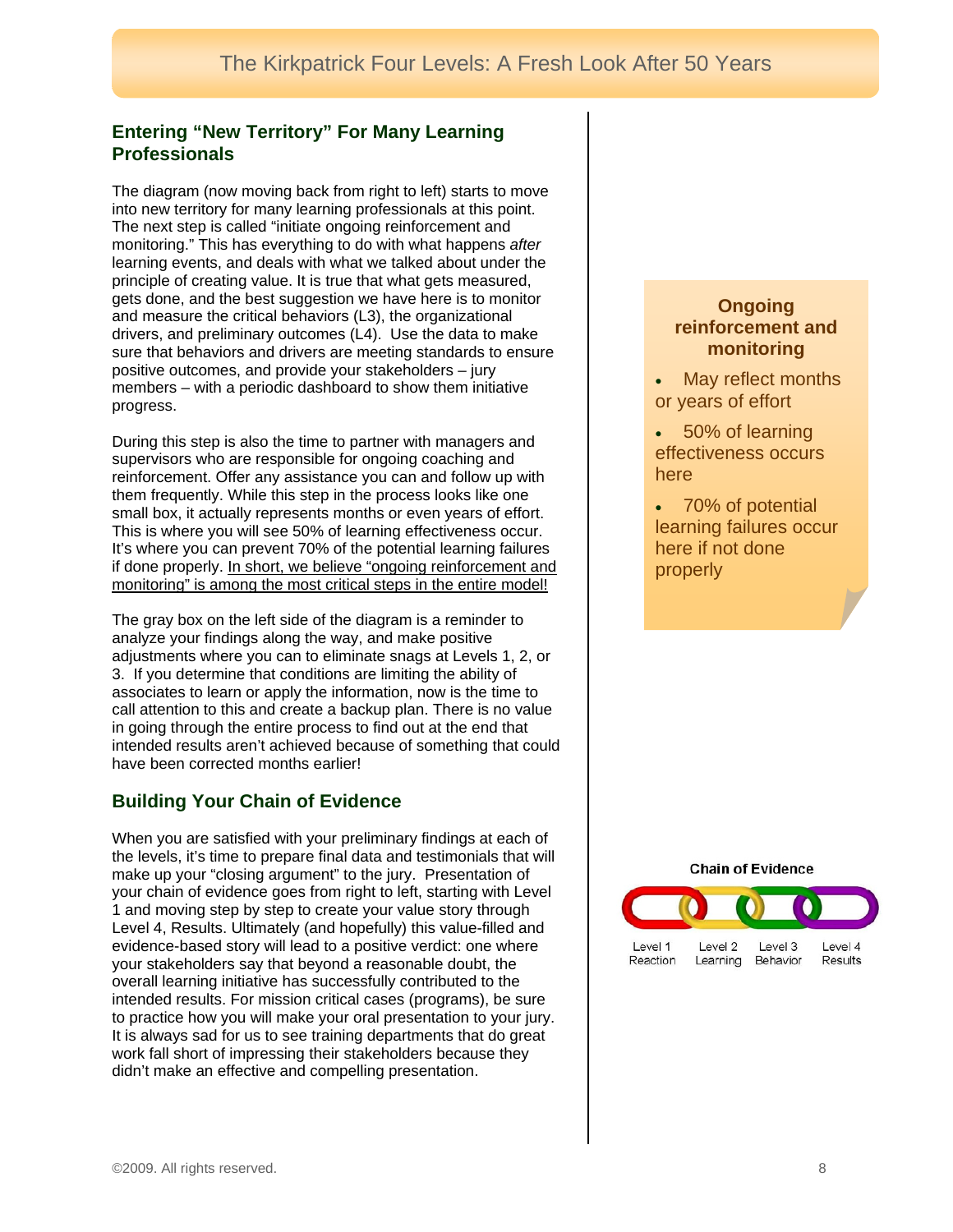# **The Four Levels Are Not Just For Training Evaluation**

Another commonly held misconception we hope to debunk is that the Four Levels are used only to measure the impact of training after it is complete. While they *can* be used for this purpose (and most typically are by learning professionals), the Four Levels are actually an integral part of every phase of a training initiative, from beginning to end.

We have illustrated this by shading the new Kirkpatrick Model to show that programs begin by considering what Results the business wants to accomplish. Then each of the other three levels is considered. And this pattern continues all the way through the model. In fact, all four levels are addressed at almost every step in the process! To reflect this reality, we are no longer referring to the model as the Kirkpatrick Four Level Evaluation Model, as this is, to some degree, a misnomer. As you can see, the new name of the model is simply the Kirkpatrick Model.



## **The Kirkpatrick Model**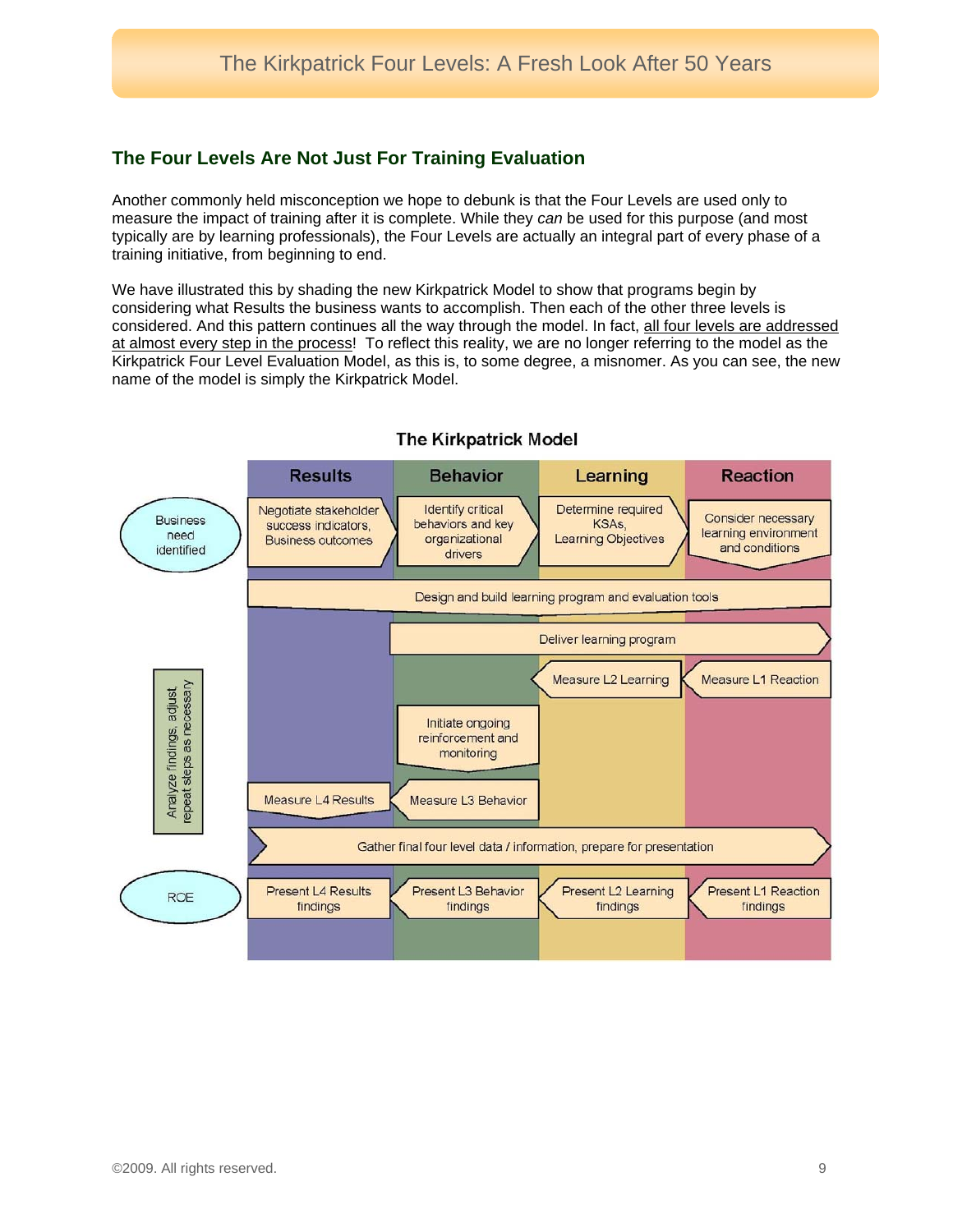## **The Window Washers**

Let's put some real faces on what we have talked about. In the right margin there are photos of two men who seemingly have the same job. The first is a man that I (Jim) saw in front of a hotel in Asia. While I was waiting for a taxi, I went up to him and asked him,

"What is your job here at the hotel?"

Without looking at me, he answered,

"I wash windows."

Since we had little else to talk about, I went back to my taxiwatching post (but I did snap his picture as I walked away).

The next day, I was in the country of Brunei, conducting another workshop. During a break, I wandered over to this young man and asked him,

"What is your job here at the resort?"

Chai (who later introduced himself to me by name), stopped what he was doing, walked over to me, looked me in the eye and said;

> "I am part of the team that creates exceptional experiences for our guests."

After I picked my jaw off the ground, we carried on quite a conversation, which included Chai asking me about my stay, if I had everything I needed, what I thought of *his* grounds, and what I thought of *his* country.

On my way back to the U.S., I thought about Window Washer #1 and Chai. They were both about the same age, so why were their answers to the same question so different? Of course, my thoughts went to training and reinforcement. I never found out what kind of training Window Washer #1 received (he probably took a job down the street when he was offered a modest raise). Chai, on the other hand, told me about his orientation, training, and the coaching and encouragement he received from his supervisor. He was taught that he was in training in order to *learn, perform, enhance his career possibilities,* and ultimately *serve as an ambassador* for *his* resort and *his country.* 

In short, Chai received training and reinforcement that modeled what we have presented here. While his windows were no cleaner than Window Washer #1's, he knew that the purpose of training and development and *his* purpose were tied to the bigger picture. So he did more than just clean windows. He made me feel like a welcome guest so I would want to return.



**Window Washer #1**



 **Chai**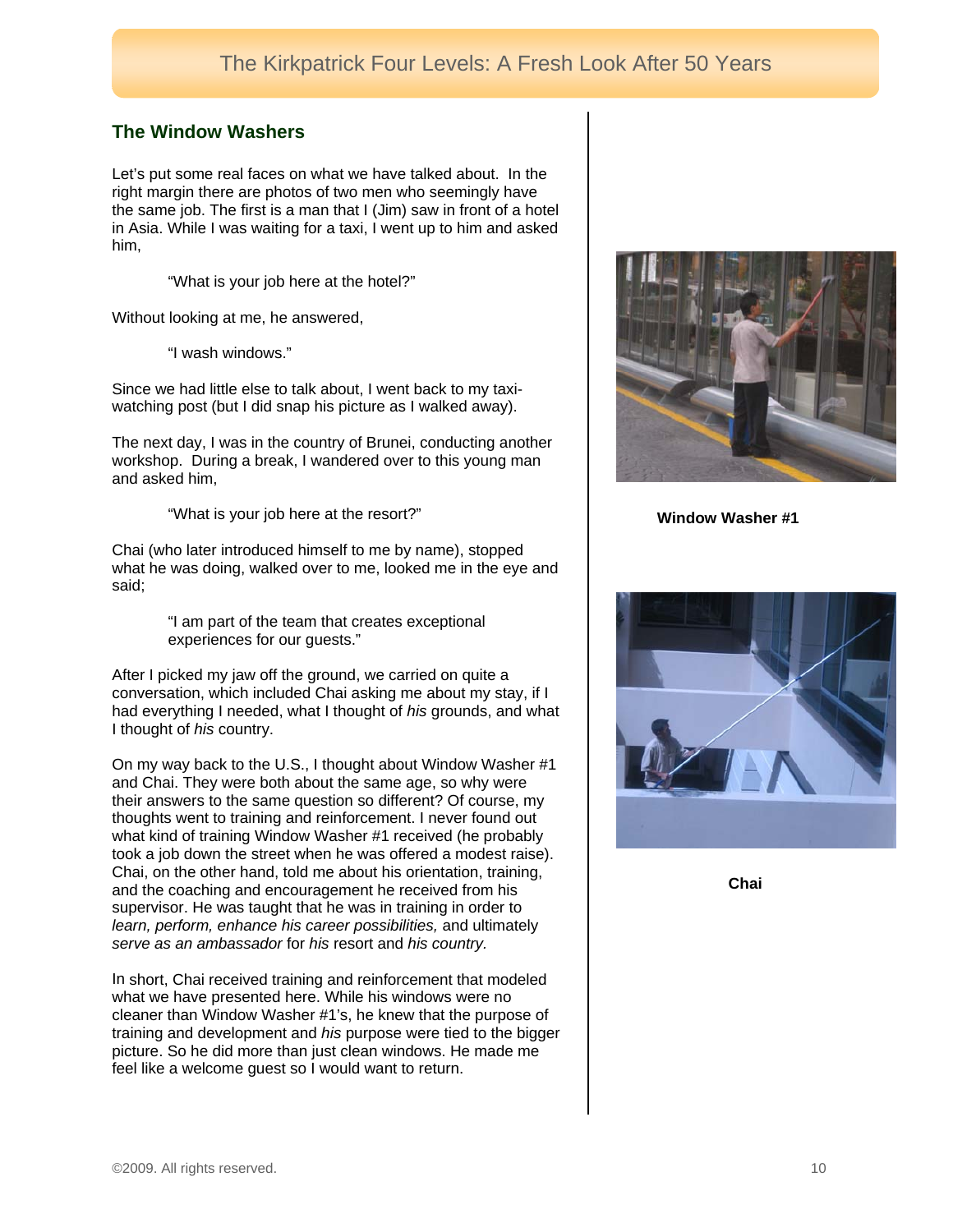## **An Urgent Call to Action**

So there you have it. A new visual for the Kirkpatrick Model that we hope better conveys the entire process and essence of what Don Kirkpatrick designed 50 years ago. The sound, timeless principles upon which it is based. And now, a challenge and opportunity for you.

With the recent changes in the economy and the world, there is no better time to create a new standard within the learning industry. Allow me to explain with a personal story. We have a cement walk leading to the front door of our home. As I (Jim) was walking up the path shortly after we were married, I noticed the former owners depressed the footprints of (I assume) their small child, and carved his or her initials into the sidewalk.

Upon seeing this "legacy" left for all to see, I went into the house, asked Wendy where a screwdriver was, and proceeded back outside to add my own mark. Well, obviously the cement had dried since 1995. I was too late to leave my mark on the front walk.

You, however, are *not* too late to leave your mark in the learning industry. During this time of economic challenge, and when our industry is under fire, the good news is that business leaders incredible challenges. You have the unique opportunity to provide significant answers for them – and to carve out a new learning legacy by becoming *true strategic business partners*. Fortunately, these economic times won't last forever. This creates a limited time frame and urgency for you to take action our jury members – are looking everywhere for solutions to their before the cement dries (or the rock bridge collapses).

one of the participants. She says it all: Following one of our training sessions, I received an e-mail from

> training events that I've taken in awhile. I look forward to "This was one of the most insightful and worthwhile reading more of your work – your father and you are very inspiring. Too often we think "training design and development" and we don't spend nearly enough time in evaluation at the beginning. This training was so eyeopening – you made a "Brunei Window Washer" out of me."

> > Kat Siedlecki, Booz Allen Hamilton, OS Learning Team

Thanks, Don, for a very useful 50 years. Thanks for showing us a path to creating true value to the business world, and the people we serve. Now it is up to all of us to heed your warning, and effectively apply what you and others have taught us.

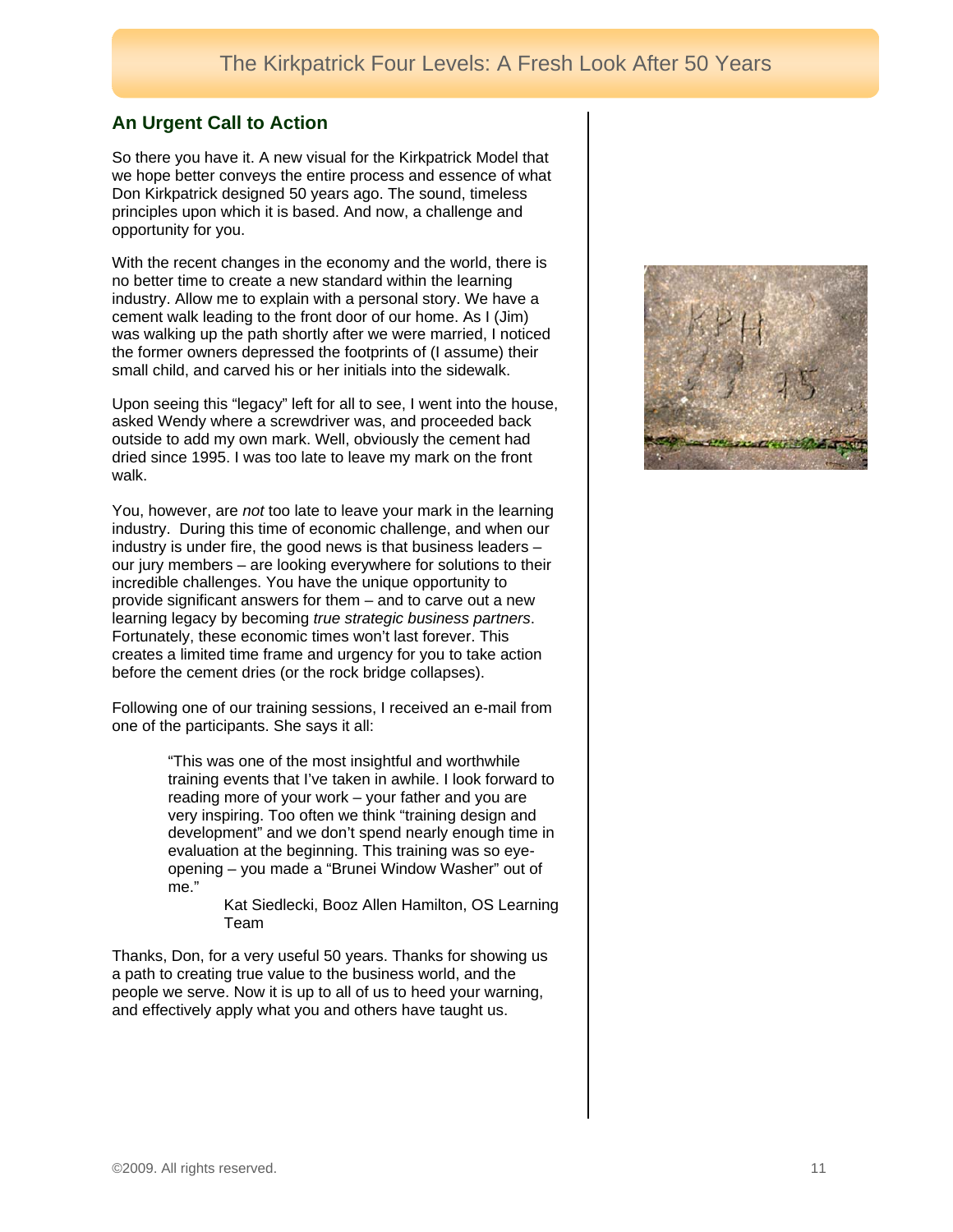# **About Don Kirkpatrick**

world. He is one of the most sought after speakers in the Don Kirkpatrick, PhD, is professor emeritus at the University of Wisconsin. He is the creator of the Kirkpatrick Four Level Evaluation Model, the foremost training evaluation tool in the workplace learning and performance field.

Don is the author of numerous books on training evaluation and HR topics.

Achievement in Workplace Learning and Performance award Don is a past president of the American Society for Training and Development (ASTD). He has been honored with the *Lifetime*  from ASTD, and is a member of the *HRD Hall of Fame* of Training Magazine.

http://www.linkedin.com/in/donaldkirkpatrick. Contact him at Read more about Don at dleekirk1@aol.com.

# **About the Authors**

**Jim Kirkpatrick, PhD**, is the Vice President of Global Training including Harley-Davidson, L'Oreal, Ingersoll Rand, Honda, the and Consulting for SMR USA. He presents workshops and provides consulting to Fortune 500 companies around the world, Royal Air Force, and GE Healthcare.

Jim has co-written three books with his father, Don Kirkpatrick, the creator of the Kirkpatrick Model.

Read more about Jim at **smr-usa.com** and http://www.linkedin.com/in/kirkpatrickfourlevelevaluation. Contact him at <u>jim.Kirkpatrick@smr-usa.com</u>.

Wendy Kayser Kirkpatrick is the director of Kirkpatrick Partners, LLC. She is a certified instructional designer. Wendy conducts seminars and facilitates corporate meetings. She draws on 16 years of experience in the business world to make her training relevant and impactful with measurable results.

Read more about Wendy at **kirkpatrickpartners.com** and linkedin.com/in/wkkirkpatrick. She welcomes your comments. Please contact her at wendy.Kirkpatrick@kirkpatrickpartners.com.

Jim and Wendy have written a new book entitled *Training On Trial*, to be published by AMACOM books in early 2010.